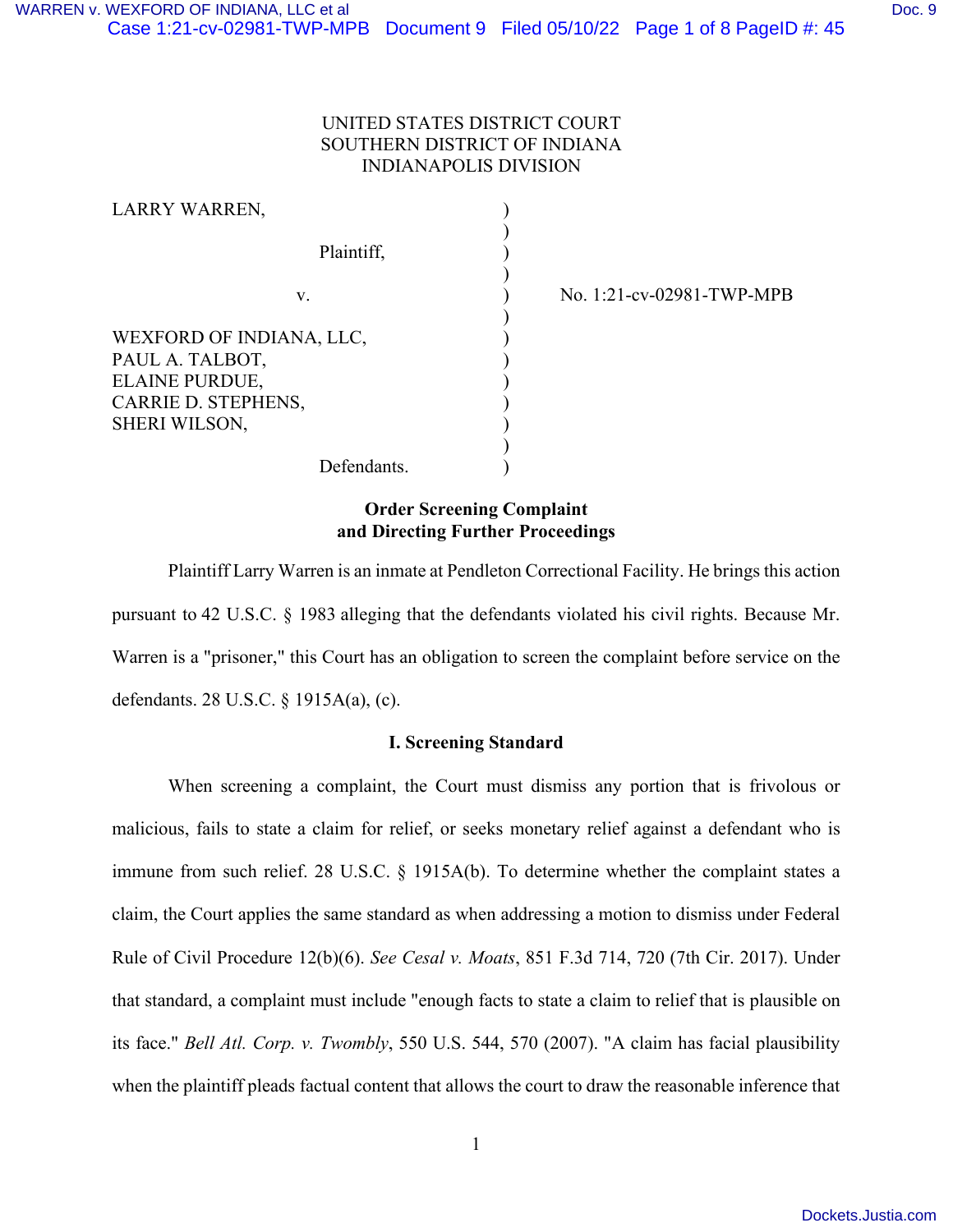the defendant is liable for the misconduct alleged." *Ashcroft v. Iqbal*, 556 U.S. 662, 678 (2009). The Court construes *pro se* complaints liberally and holds them to a "less stringent standard than formal pleadings drafted by lawyers." *Cesal*, 851 F.3d at 720.

## **II. The Complaint**

Mr. Warren has sued five defendants: Wexford of Indiana, LLC, Paul Talbot, Elaine Purdue, Carrie Stephens, and Sherri Wilson.

He alleges generally that Defendants have denied him adequate medical care for a left abdominal injury started on October 19, 2018. Dkt. 2 at ¶ 20. The pain was so bad that he was unable to walk. *Id.* Over the course of the next three years, he contends Defendants were deliberately indifferent in treating this injury. *See id.* ¶¶ 20 – 59. Specific allegations are described below:

- Dr. Talbot failed to treat his left abdominal pain and misdiagnosed him with kidney stones, which ended up being malignant nodules and a hernia. *Id. ¶*¶ 22, 39, 58, 59.
- In January 2019, while laying on a gurney awaiting medical attention, Nurse Stephens directed an officer to physically remove him despite his crippling pain. *Id.* ¶ 28.
- Nurse Practitioner Elaine Purdue failed to order an ultra-sound of his abdominal section in February 2019. *Id.* ¶¶ 30, 31.
- Sherri Wilson falsified his medical records and retaliated against him. *Id.* ¶ 14.
- Nurse Practitioner Purdue, Dr. Talbot, and Nurse Stephens all participated in the treatment of his left abdominal area. *Id.* ¶¶ 27, 28, 29, 30, 68.

He also alleges Dr. Talbot sought to do a rectal exam to retaliate against him for filing grievances against Dr. Talbot. *Id.* ¶ 39. According to Mr. Warren, the sole purpose of this rectal exam was for humiliation, so he declined it. *Id.* ¶ 40. Finally, Mr. Warren says he received inappropriate medical treatment when he contracted COVID-19 in March of 2020. *Id.* ¶¶ 60 – 63.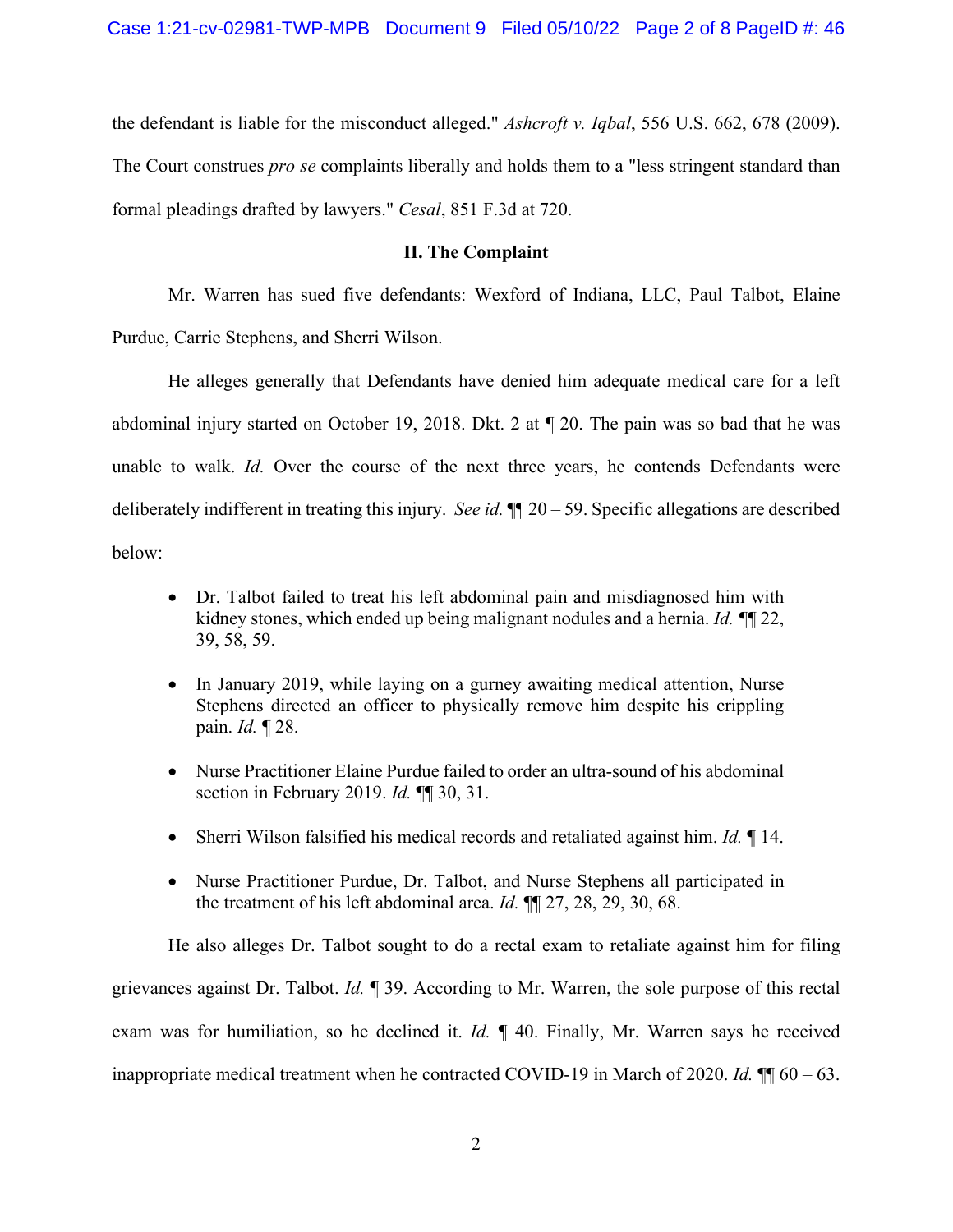Mr. Warren seeks compensatory and punitive damages.

#### **III. Discussion**

Some of Mr. Warren's claims will proceed while others are improperly joined in this lawsuit. The Court begins with his misjoined claims and then discusses the ones proceeding in this lawsuit.

#### **A. Misjoined Claims**

The Federal Rules of Civil Procedure generally allow a plaintiff to join claims against different defendants. Fed. R. Civ. P. 18(a) (authorizing joinder of claims); Fed. R. Civ. P. 20(a)(2) (authorizing joinder of defendants). That comes with a caveat: the claims must arise from the same transaction or series of transactions. *Mitchell v. Kallas*, 895 F.3d 492, 502 – 03 (7th Cir. 2018) ("A prisoner may join defendants in the same action only if the claims against each one arise out of the same transaction, occurrence, or series of transactions or occurrences[.]") (cleaned up); *Owens v. Godinez*, 860 F.3d 434, 436 (7th Cir. 2017) ("Unrelated claims against different defendants belong in different suits[.]") (internal quotations and citation omitted). This means a plaintiff cannot assert in a single complaint everything wrong that has happened to him while in prison. *Wheeler v. Wexford Health Sources, Inc.*, 689 F.3d 680, 683 (7th Cir. 2012) ("A litigant cannot throw all of his grievances, against dozens of different parties, into one stewpot. Joinder that requires the inclusion of extra parties is limited to claims arising from the same transaction or series of related transactions.").

This applies with particular force in prisoner litigation. The Seventh Circuit has repeatedly warned "district courts [to] not allow inmates to flout the rules for joining claims and defendants . . . or to circumvent the Prison Litigation Reform Act's fee requirements by combining multiple lawsuits into a single complaint." *Owens*, 860 F.3d at 436; *see also Mitchell*, 895 F.3d at 502 – 03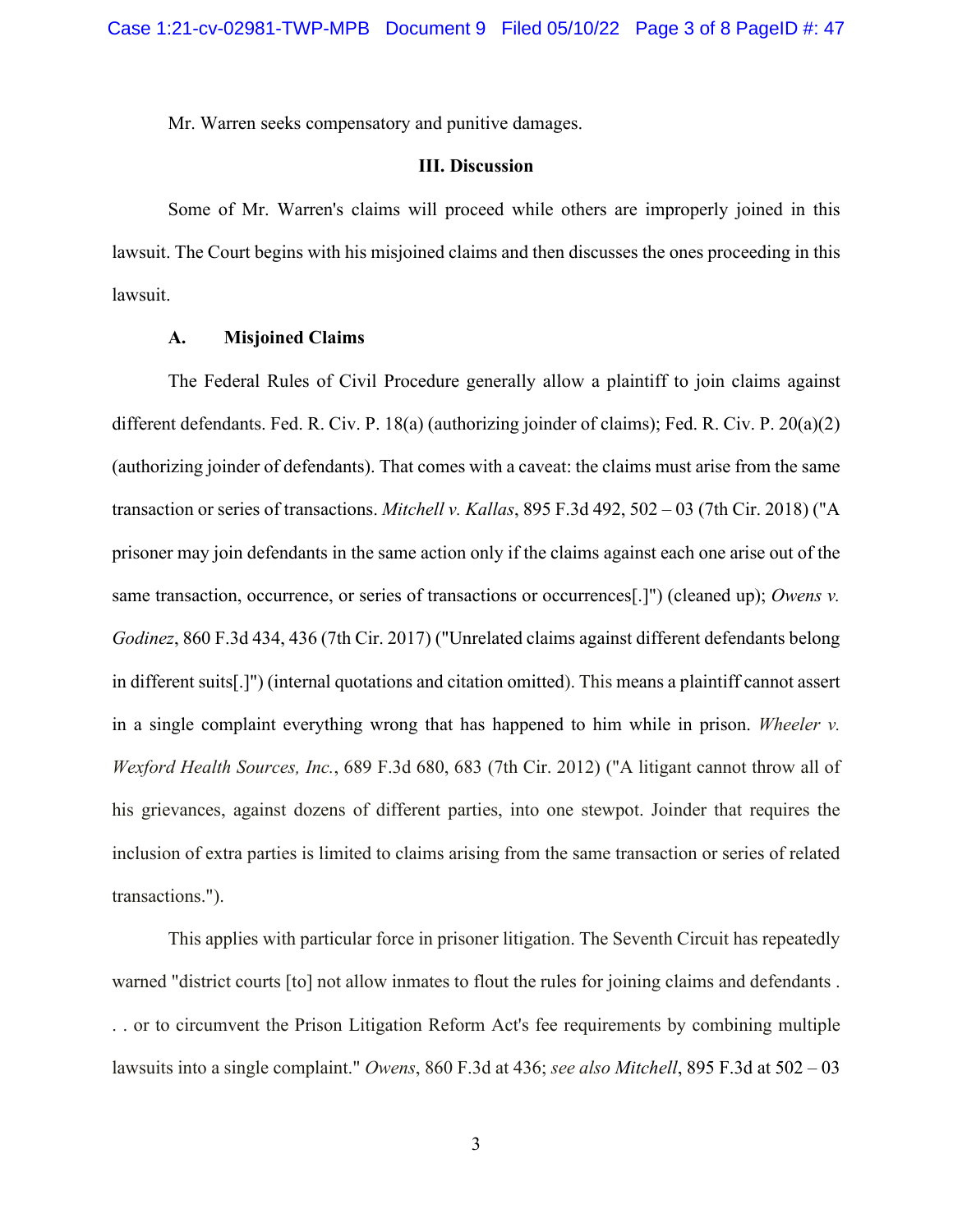#### Case 1:21-cv-02981-TWP-MPB Document 9 Filed 05/10/22 Page 4 of 8 PageID #: 48

("Out of concern about unwieldy litigation and attempts to circumvent the [Prison Litigation Reform Act's] fee requirements, we have urged district courts and defendants to beware of 'scattershot' pleading strategies.").

Here, Mr. Warren has alleged five separate claims: 1) denial of adequate medical care related to his left abdominal area; 2) cruel and unusual punishment related to the rectal exam; 3) retaliation related to the rectal exam; 4) denial of medical care related to him contracting COVID-19; and 5) retaliation against Sheri Wilson for falsifying his grievance. The latter two claims are unrelated to the first three.

Therefore, this lawsuit will proceed on the following claims: denial of adequate medical care related to his left abdominal area; cruel and unusual punishment related to the rectal exam; and retaliation related to the rectal exam. The other two claims are unrelated, so they either will be severed or dismissed without prejudice. Fed. R. Civ. P. 21 (authorizing severance); *see also Elmore v. Henderson*, 227 F.3d 1009, 1012 (7th Cir. 2000). Whether they are severed or dismissed without prejudice is a choice for Mr. Warren. *Myles v. United States,* 416 F.3d 551, 552 (7th Cir. 2005) ("[E]ven *pro se* litigants are masters of their own complaints[.]"). If the claims are severed and a new action is opened, Mr. Warren will be responsible for paying the filing fee associated with the new case or moving to proceed *in forma pauperis*. In addition, the screening requirement of 28 U.S.C. § 1915A(b) will be triggered for the new case.

Mr. Warren shall have **through June 9, 2022**, in which to **notify the Court** whether he wishes the Court to sever the denial of medical care claims related to COVID-19 and retaliation claims into a new action.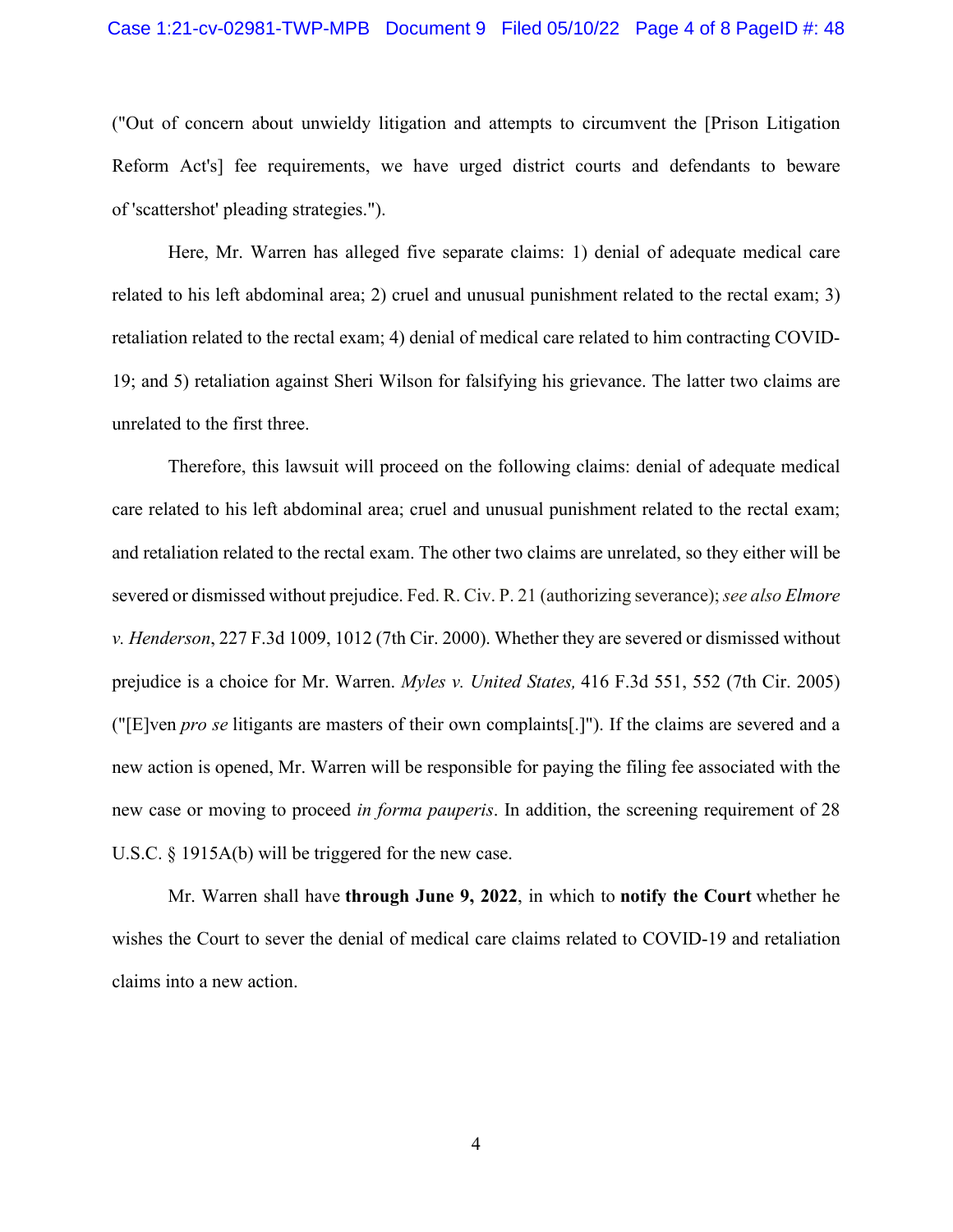#### **B. Eighth and First Amendment Claims**

Mr. Warren has stated an Eighth Amendment claim against Dr. Talbot, Nurse Practitioner Purdue, Nurse Stephens, and Wexford for denying him adequate medical care. As for the individual defendants, Mr. Warren has plausibly alleged they participated in his medical treatment and either mistreated or failed to treat altogether a serious medical condition in his left abdominal area. He also contends each of them ignored his serious complaints of pain. These allegations are enough to state an Eighth Amendment denial of medical care claim. *Dean v. Wexford Health Sources, Inc.*, 18 F.4th 214, 234 (7th Cir. 2021) ("The Eighth Amendment's ban on cruel and unusual punishments obligates prison officials to provide medical care to prisoners in their custody."); *Reck v. Wexford Health Sources, Inc.*, 27 F.4th 473, 483 (7th Cir. 2022) ("A delay in treating non-life threatening but painful conditions may constitute deliberate indifference if the delay exacerbated the injury or unnecessarily prolonged an inmate's pain.") (internal quotations and citations omitted); *Greeno v. Daley*, 414 F.3d 645, 654 (7th Cir. 2005) (doctor's decision to continue a known course of ineffective treatment violates the Eighth Amendment). As for Wexford, Mr. Warren has alleged Wexford allowed all of the individual defendants to continually provide inadequate medical care and that it had a policy of cutting costs resulting in the denial of medical care. This plausibly state a claim against Wexford for denial of adequate medical care. *Howell v. Wexford Health Sources, Inc.*, 987 F.3d 647, 654 (7th Cir. 2021) (a private healthcare corporation that contracts with a prison may be liable for constitutional violations under § 1983 if a policy or custom causes the harm). These claims shall **proceed**.

Mr. Warren has also plausibly alleged Dr. Talbot violated his right to be free from cruel and unusual punishment and his right to be free from retaliation when Dr. Talbot sought to conduct a rectal exam for the sole purpose of humiliating him. This states a claim under the Eighth and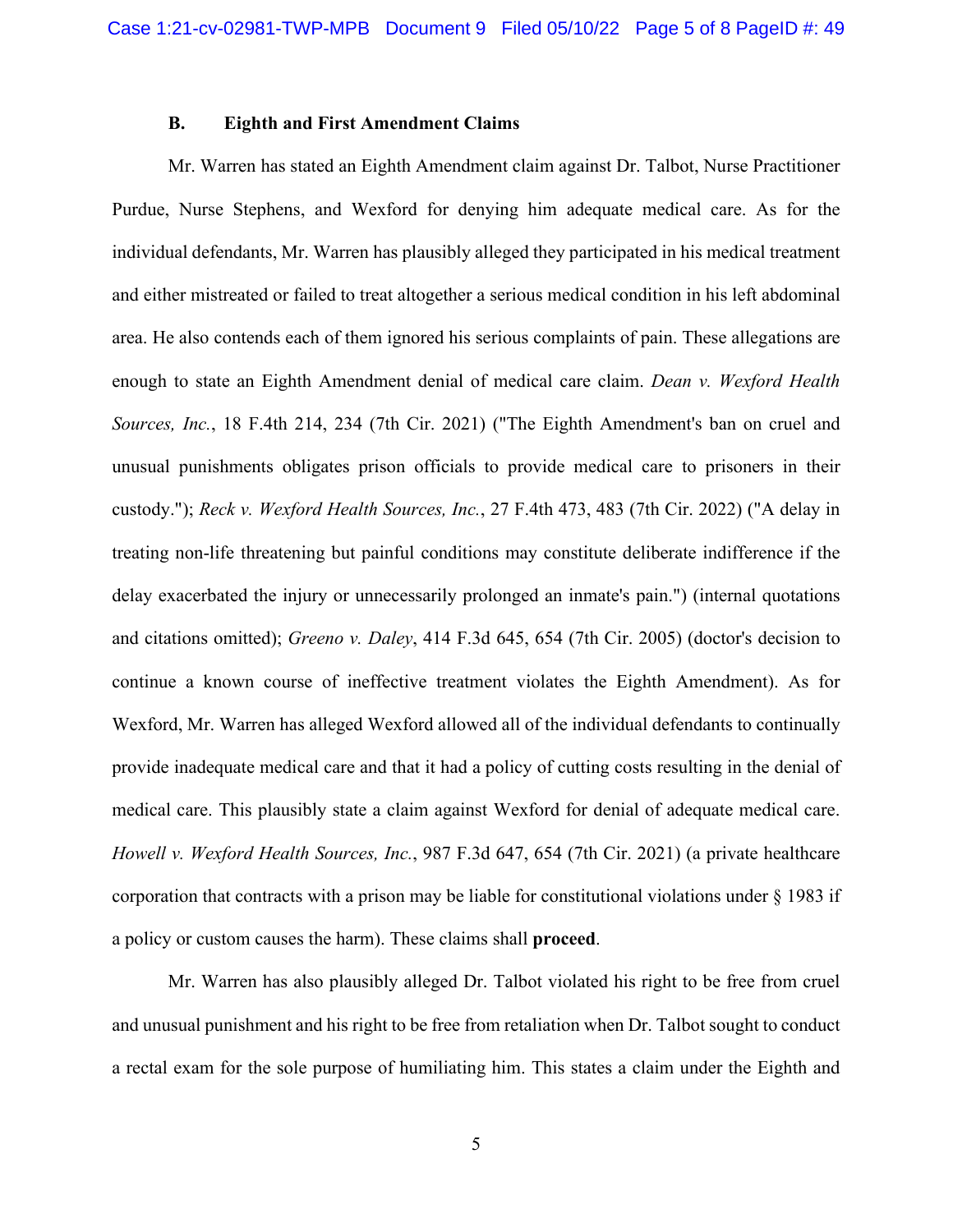First Amendments. *Leiser v. Kloth*, 933 F.3d 696, 703 (7th Cir. 2019) ("Inmates have long had a clearly established right to be free from intentionally inflicted psychological torment and humiliation unrelated to penological interests."); *Holleman v. Zatecky*, 951 F.3d 873, 878 (7th Cir. 2020) (explaining prisoners have a right under the First Amendment to be free from retaliation). These claims shall also **proceed**.

Mr. Warren, however, has failed to state a claim against Sheri Wilson. The only allegation related to Ms. Wilson's involvement is that she and the other defendants refused to provide adequate medical care for his left abdominal area. There are no other factual allegations related to Ms. Wilson, such as when Mr. Warren saw her or what she did in the course of Mr. Warren's treatment. Mr. Warren's lone allegation against Ms. Wilson is not enough to plausibly allege she was personally involved in any constitutional violation. *Johnson v. Rimmer*, 936 F.3d 695, 710 (7th Cir. 2019) ("In an action under  $\S$  1983, the plaintiff must establish individual liability ... Thus, [the plaintiff] must be able to establish [the defendant's] personal involvement in the alleged constitutional deprivation.") (cleaned up); *Hanks v. Hubbard*, No. 21-2054, 2022 WL 356732, at \*3 (7th Cir. Feb. 7, 2022) (citing *Bell Atl. Corp. v. Twombly*, 550 U.S. 544, 554 – 556 (2007)) (affirming screening dismissal of medical care claim where plaintiff only conclusory alleged medical staff failed to adequately treat a burst vein and stroke). Mr. Warren's claim against Sheri Wilson is therefore **dismissed**. [1](#page-5-0)

### **IV. Directing Further Proceedings**

For those reasons, Mr. Warren's First and Eighth Amendment claims **shall proceed** against Dr. Talbot; his Eighth Amendment claims **shall proceed** against Nurse Practitioner Purdue and Nurse Stephens; and his *Monell* claim **shall proceed** against Wexford. If there were additional

<span id="page-5-0"></span><sup>&</sup>lt;sup>1</sup> There are allegations related to Ms. Wilson's alleged falsification of Mr. Warren's medical records. But as already explained, that conduct is unrelated to the denial of medical care claims.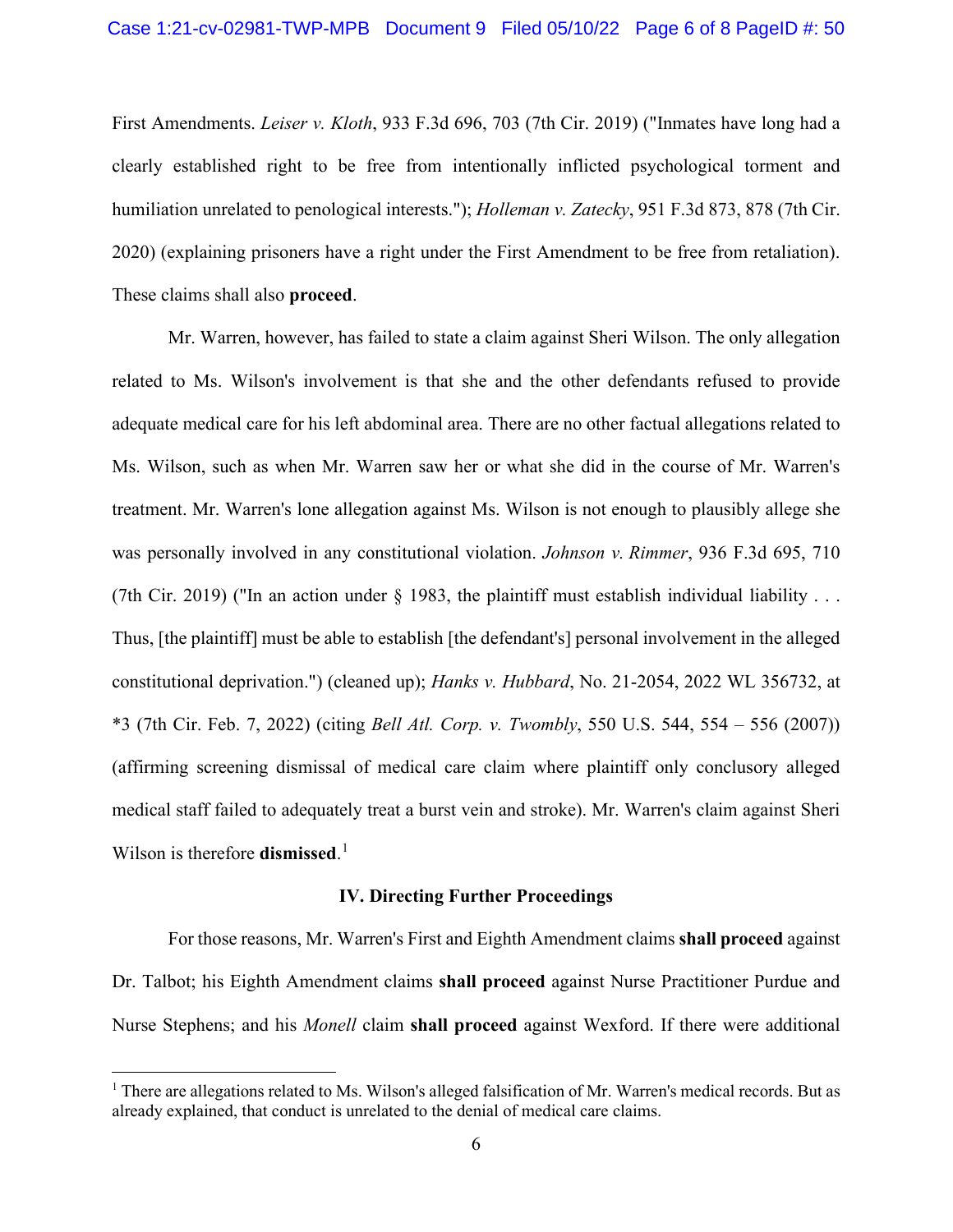claims raised in the complaint that the Court failed to identify, the plaintiff shall have through **June 9, 2022**, to identify those claims. The plaintiff shall also have to **June 9, 2022**, to inform the court if he wishes to sever the misjoined claims and open new cases. Otherwise, those claims are **dismissed without prejudice**. Mr. Warren's claim against Sheri Wilson is **dismissed**. The **Clerk** is **directed** to terminate Sheri Wilson from the docket.

The **clerk is directed** pursuant to Fed. R. Civ. P. 4(c)(3) to issue process to defendants Dr. Talbot, Nurse Practitioner Purdue, Nurse Stephens, and Wexford in the manner specified by Rule 4(d). Process shall consist of the complaint, dkt. [2], applicable forms (Notice of Lawsuit and Request for Waiver of Service of Summons and Waiver of service of Summons), and this Order.

#### **SO ORDERED**.

Date: 5/10/2022

 $\alpha$  ) ) about  $\alpha$ 

Distribution:

LARRY WARREN 230853 PENDLETON - CF PENDLETON CORRECTIONAL FACILITY Electronic Service Participant – Court Only

Electronic Service to Wexford of Indiana, LLC

Paul Talbot Medical Provider Pendleton Correctional Facility 4490 W. Reformatory Rd., Pendleton, IN 46064

Elaine Purdue Medical Provider Pendleton Correctional Facility 4490 W. Reformatory Rd., Pendleton, IN 46064

Hon. Tanya Walton Pratt, Chief Judge **United States District Court** Southern District of Indiana